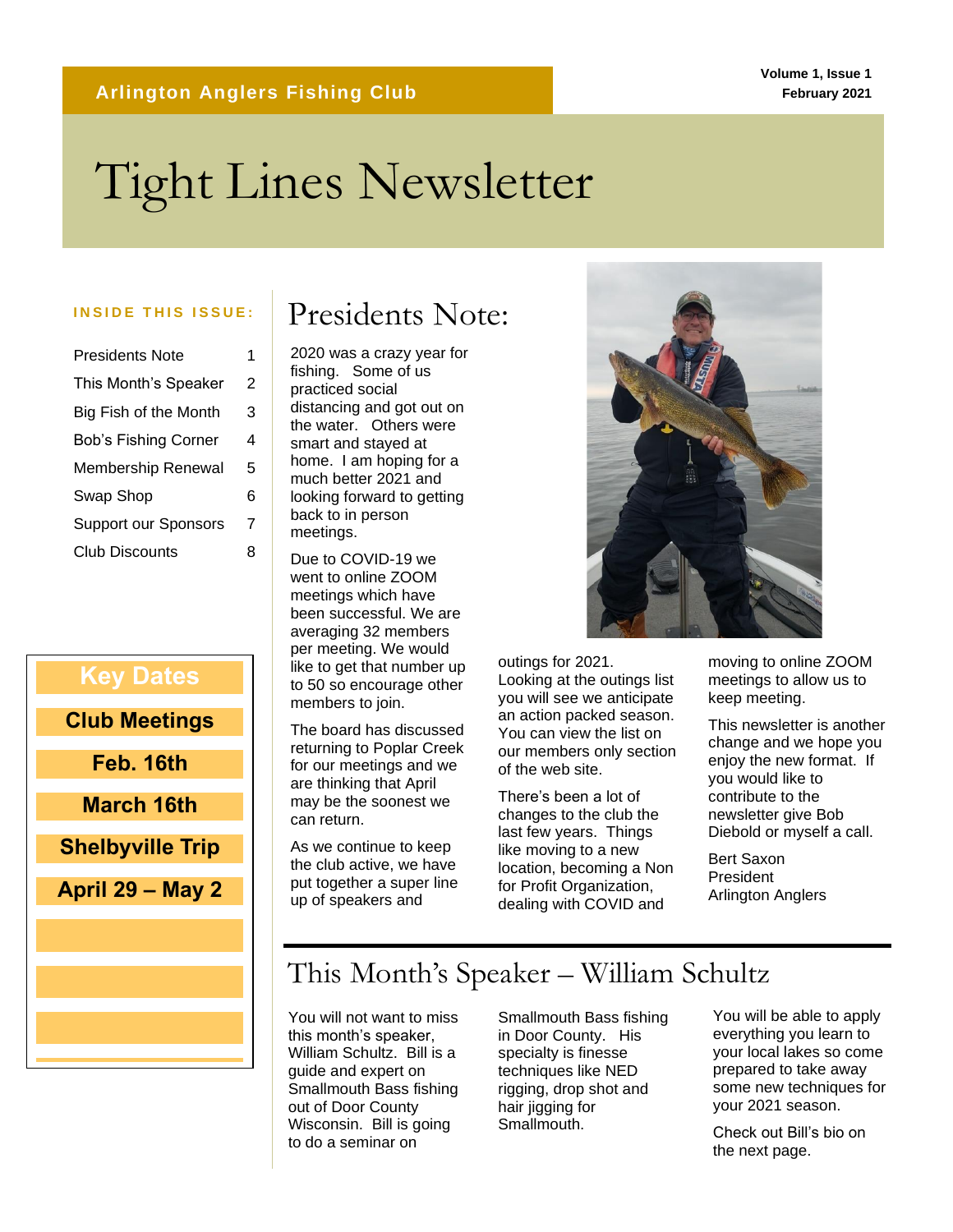# **Arlington Anglers Fishing Club**



Visit our website at: www.arlingtonanglers.com

# Tuesday, February 16, 2021 **Bill Schultz** The Ned Rig & Other Smallie Baits



**Bill Schultz is a reknowned speaker,** writer and contributor to several outdoors magazines and websites. He runs the Smallie Night Out annual seminar and is a Pro Staff member of St. Croix Rods, Mercury Marine, Yar-Craft, Jackson Kayaks, Kalin's, Keitech, and others. Since catching his first smallmouth bass in 1994 he has caught and released over 24,150 from the big waters of **Green Bay and rivers throughout Wisconsin. Sharing his knowledge** and successful patterns has become a passion. Bill will take us through a comprehensive look at the popular Ned Rig which he's used to catch the majority of his last 5000 bass since 2016. He will also touch on a few other top smallmouth baits.

Club Meetings are on the 3<sup>rd</sup> Tuesday of each month Jan.- Nov.

**Virtual presentation via** Zoom. See your email or newsletter for access code **Club Members and** invited guests 6:30 PM Start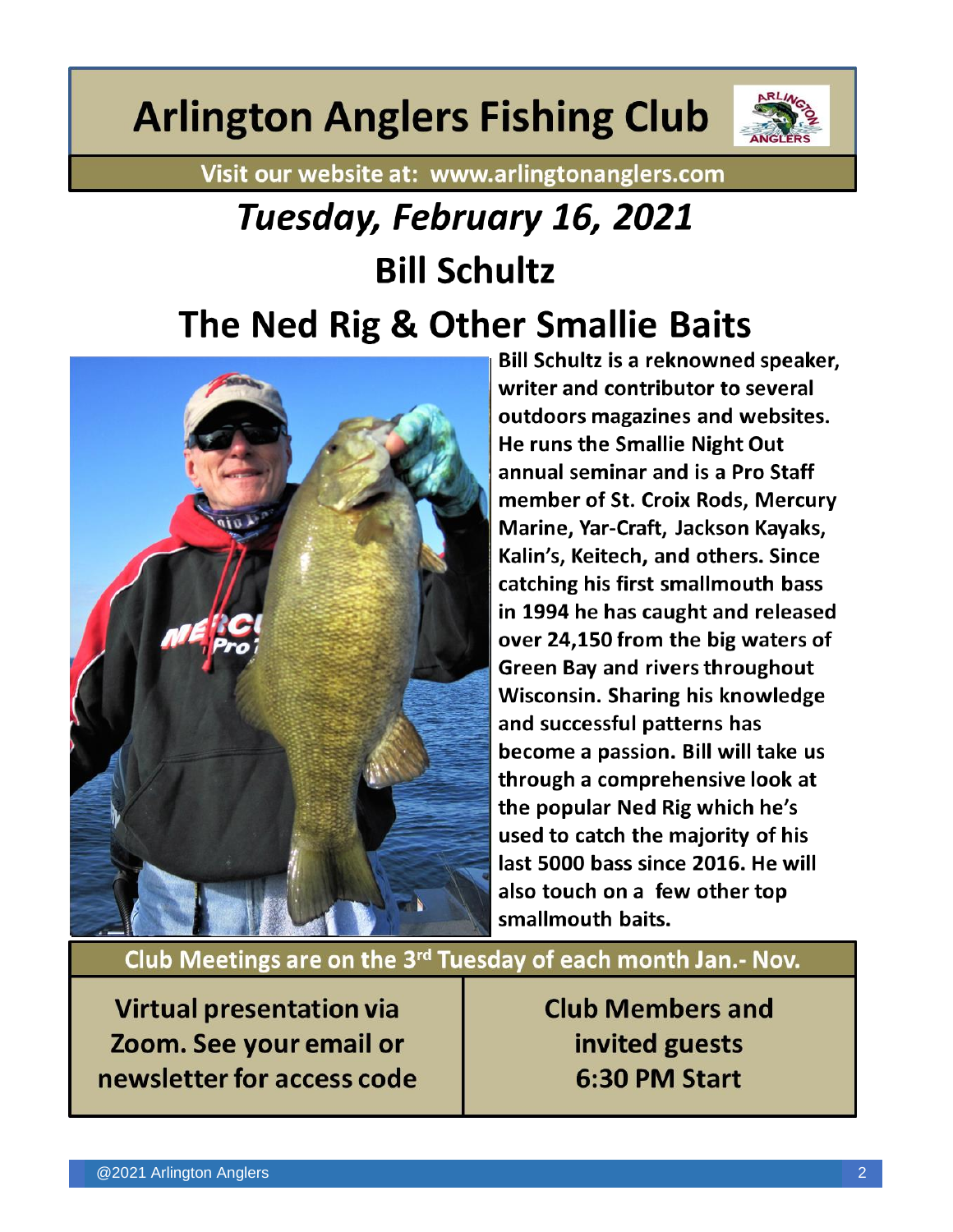### **BIG FISH Contest Tight Lines Newsletter**



**"Congrats to Brian O'Conner on an 8 lbs. Largemouth Bass."**



### **Big fish of the month award**

Our big fish of the month award goes to Brian O'Connor who caught an 8 lbs. Large Mouth Bass in Orlando Florida on Lake Toho. Brian caught this monster and many others 7 lbs, 6 lbs. and 4 5 lbs. bass on large golden shiner minnows under a float.

Congrats to Brian on the fish of a lifetime!



## **Big Fish Contest**

2021 has started off with a bang for the Arlington Anglers Big Fish Contest. Multiple big fish have already hit the leader board.

It's going to be a good year of fishing so get your entries in.

This year we are trying to give more members a chance to win a \$25 Cabela's / Bass Pro gift card. We have changed

the rules so that an individual member can only win one Big Fish Category a year. That will eliminate members walking away with 3 or 4 gift cards at the end of the contest and give more members a chance to win.

Get your entries in and make sure to check out the leader board monthly.

Entry forms and the leader board can be found on our website under the members only section.

Entries and pictures can be sent to James Allen, our Big Fish Commissioner.



*20 Inch Walleye*

## **Kid fish of the month award**

Charlie O'Conner wins the kid fish of the month with this 20 inch Walleye on Petite Lake. Charlie and his dad Brian went ice fishing with T-Bone guide service and Charlie caught his first Walleye. They also caught several nice pan fish along with a nice catfish.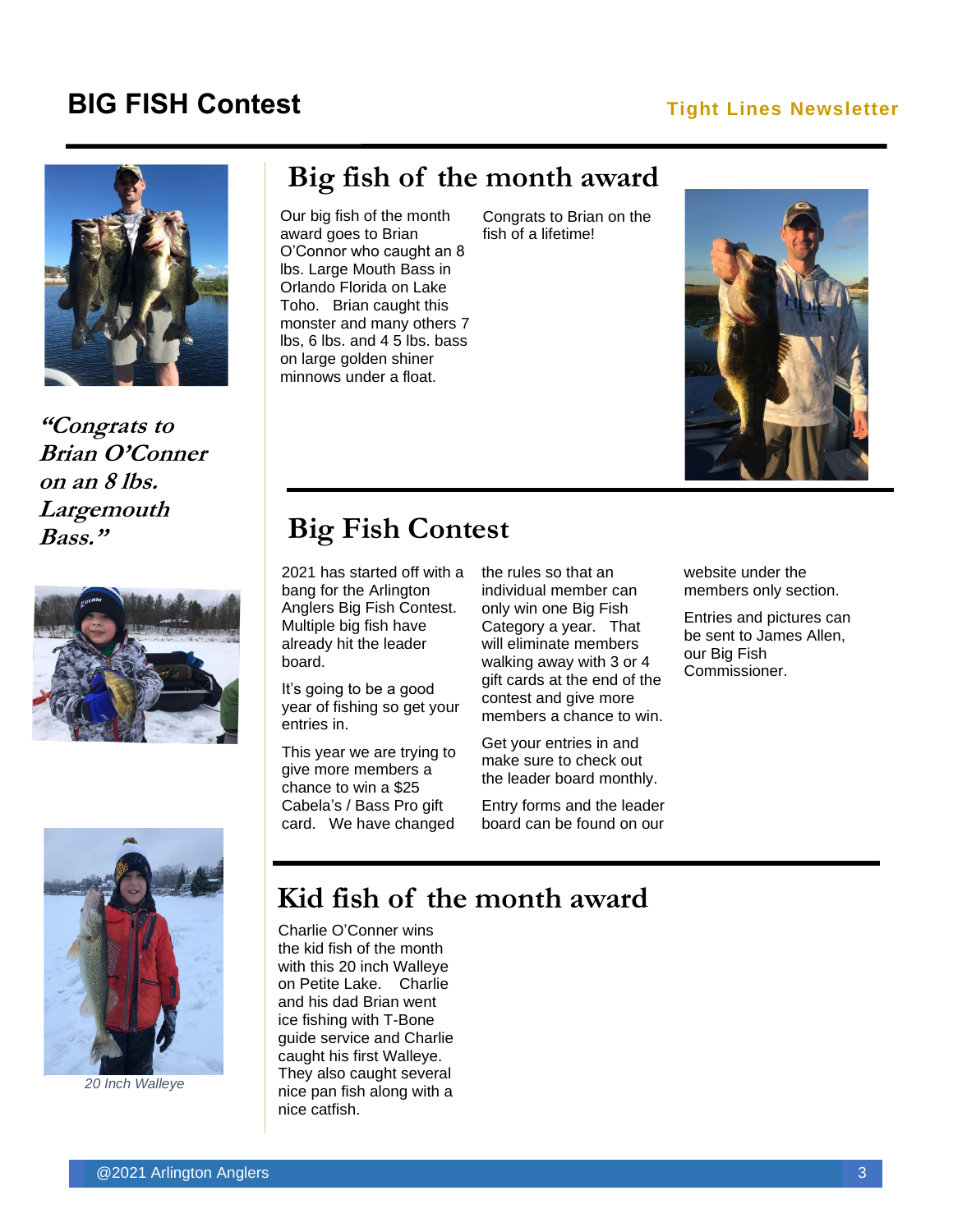## **Bob's Fishing Report**

Nights and most days are cold allowing that water to freeze!

WISCONSIN: Free fishing weekend is Sat and Sun, Jan. 16-17

CHAIN O'LAKES: Check for safe ice but channels are very good for blue gills and crappie;

LAKEFRONT: A unique mix of fish—trout, whitefish, perch, bluegill, sunfish, lake trout—are being caught, sporadically, up and down the lakefront, when

weather and water conditions allow. Perch really good around the Calumet system and some north harbors.

DOOR COUNTY: Ice still unsafe on the deeper whitefish areas. Pike and perch good thru the ice in the harbors.

NORTHPOINT / WAUKEGAN: Off-shore fishing weather permitting for lake trout and an occasion brown trout.

GENEVA: The lake remains 90% open and

fishermen continue to catch some big bass and walleyes. AREA PONDS: Most ponds safe for LM.

DUPAGE RIVER: Smallmouth active.

NORTHERN WISC: Safe 12" ice on lakes with some very good early ice fishing when weather fronts cooperate.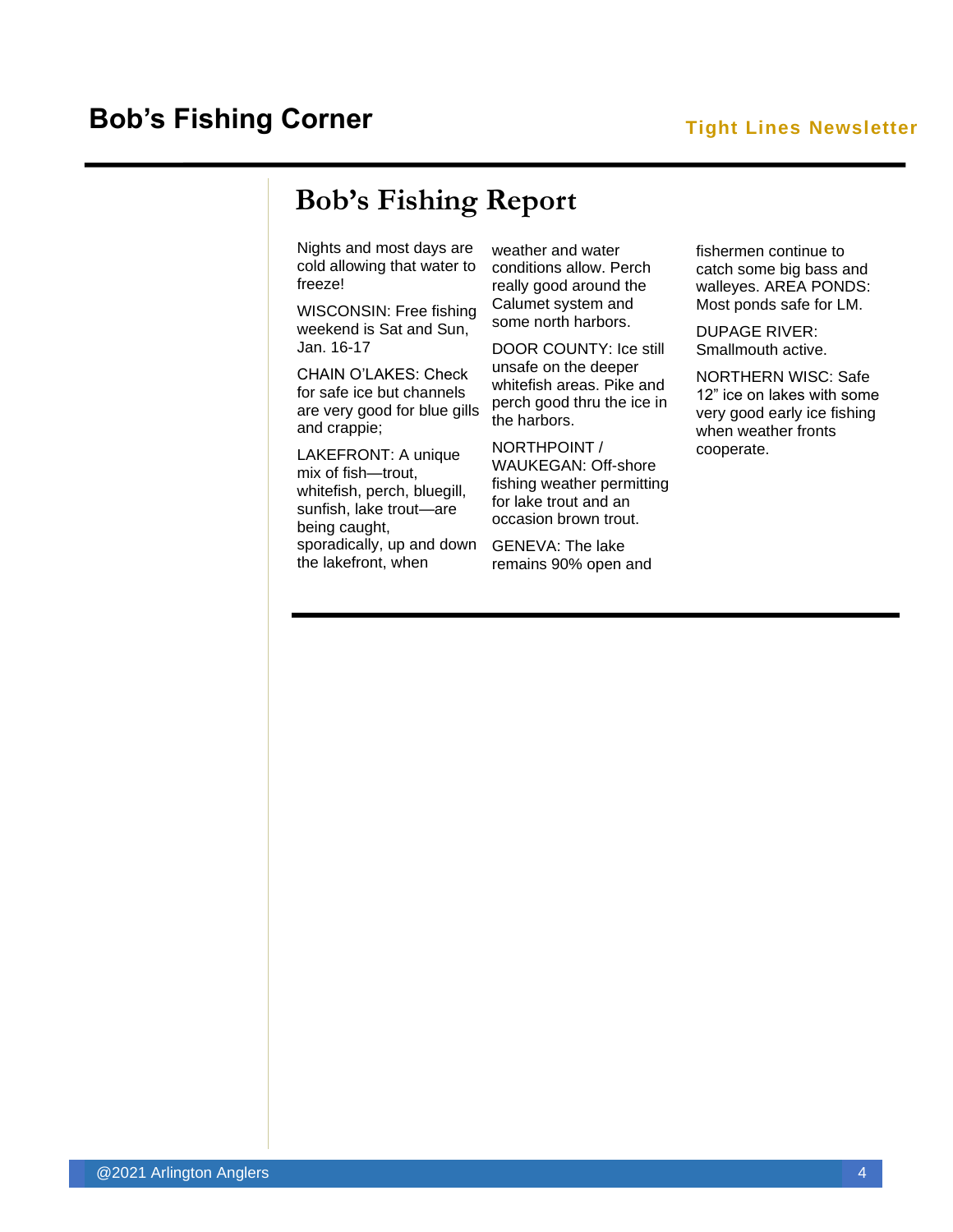I.

## **Time to Renew Your Membership**

| Club dues for 2021 are<br>currently being collected.<br>Your check can be made<br>out to Arlington Anglers<br>Fishing Club. The annual<br>dues are \$40 | The membership form can<br>be found on our website<br>under the tab called "Join<br>Our Club" or you can use<br>the form below.<br>You can submit your dues<br>via mail to Mike Bierman<br>our club treasurer. | Mike Bierman<br>1210 Glen Ct.<br>Carol Stream, IL. 60188 | "Gentle reminder to pay<br>your dues. All dues go<br>toward our speaker line<br>$up.$ "                                      |
|---------------------------------------------------------------------------------------------------------------------------------------------------------|----------------------------------------------------------------------------------------------------------------------------------------------------------------------------------------------------------------|----------------------------------------------------------|------------------------------------------------------------------------------------------------------------------------------|
| Today's Date: $\frac{1}{\sqrt{1-\frac{1}{2}}}\$                                                                                                         | Fill out completely and mail with your check.                                                                                                                                                                  |                                                          |                                                                                                                              |
| Date of Birth: $\frac{1}{\sqrt{1-\frac{1}{2}}}$                                                                                                         |                                                                                                                                                                                                                |                                                          | We're on the Web!<br>www.ArlingtonAnglers.com<br><b>OR</b><br>Look us up on FACEBOOK<br><b>AT</b><br><b>ArlingtonAnglers</b> |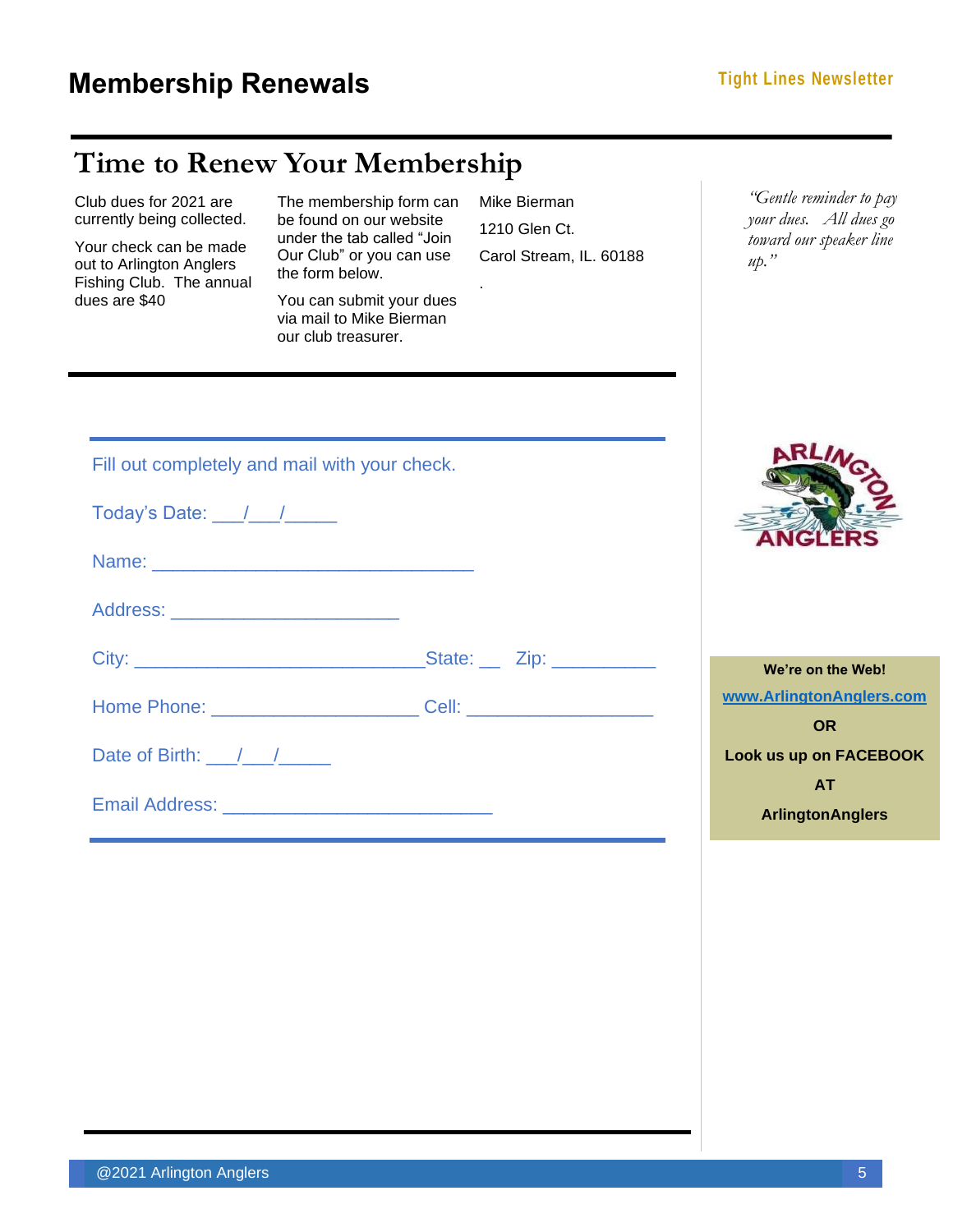### **Swap Shop Tight Lines Newsletter**

The Swap Shop is for members only. If you have something you would like to sell or are looking for a particular item, then contact our newsletter editor Bob Diebold at [r.diebold@comcast.net](mailto:r.diebold@comcast.net) for more details.

The Swap Shop will appear in our monthly newsletters. Each ad will be posted for 6 months and then deleted. You can repost by resubmitting. Please let us know as soon as your item has sold.

- 1. **Minn Kota Powerdrive trolling motor**. Bow mount, 12 volt, 55 lb.,54 inch, good condition, Asking \$200, contact Greg Michela 224-651-6125
- 2. **Shimano Curado DHSV, bait casting reel**, 7:0:1 Gear Ratio, Excellent Condition, \$200 new, Asking \$120, contact Bert Saxon 847 494-1339
- 3. **St. Croix Legend Extreme Spinning Rod LXS610MXF**, used 3 times, rod sock, \$400 new, Asking \$280, contact Bert Saxon 847-494-1339
- 4. **Eskimo Mako M43 gasoline powered ice auger**, 8" blade, used 6 times, Excellent Condition, \$400+ New, Asking \$275, cash only, contact Wayne Wagner 847 804-6464







CIUDIC SOLO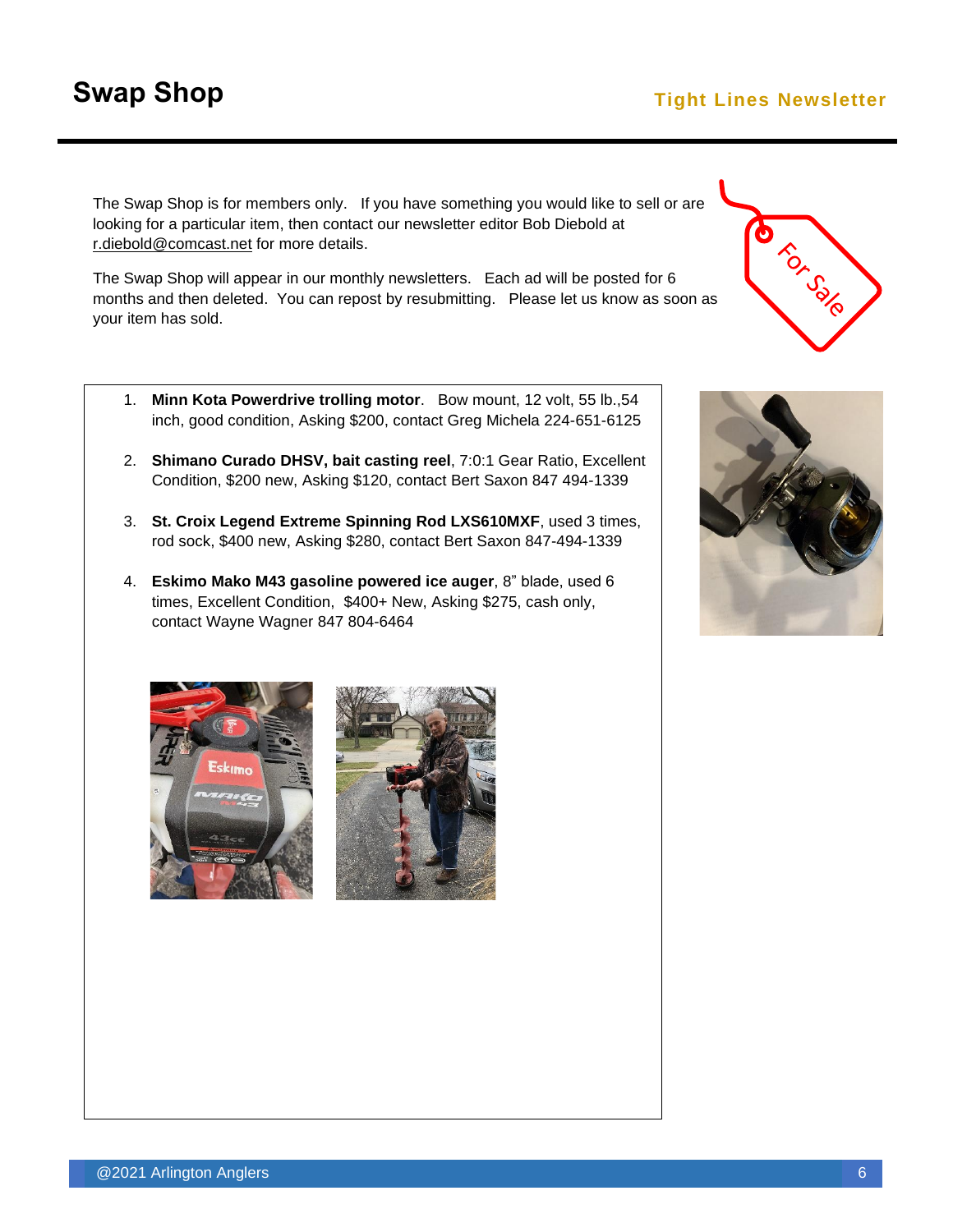## **Support Our Sponsors Constant Constant Constant Constant Constant Constant Constant Constant Constant Constant Constant Constant Constant Constant Constant Constant Constant Constant Constant Constant Constant Constant**







#### **Welcome to JBMetalWorks.com**





## **Anglers International Resources**

@fishingurus · Sports & Recreation